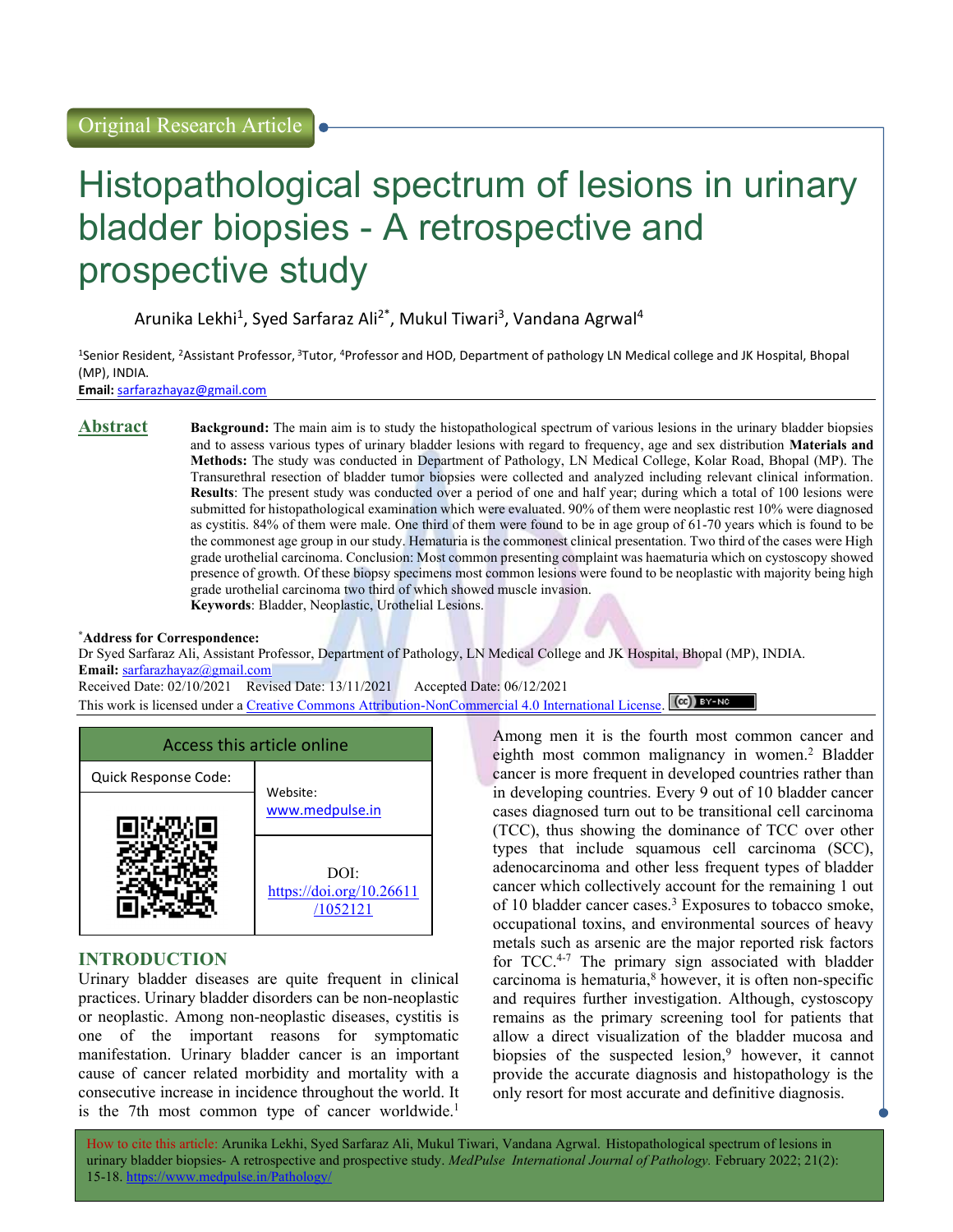## MATERIALS AND METHODS

The study was conducted at L. N. Medical College and Research Centre and associated J.K hospital Bhopal over a period of one and half year (Jan 2020 to July 2021). We have included all the TURBT (Transurethral resection of the urinary bladder tumour) and cystoscopic biopsy specimens received in the department of the Pathology. Inclusion criteria are: All the TURBT and cystoscopic biopsy specimens from the Urinary bladder of patients of all age groups were considered for the study. Exclusion criteria are: Autolyzed specimens or tiny inadequate biopsy specimens. We have includes 100 cases. The biopsies taken by Urologist were sent to the Department of Pathology for processing. Biopsies were fixed in 10% neutral buffered formalin for 24 hours before the tissue is processed for paraffin blocking. 3-4 micron sections were cut and the prepared slides were stained with Hematoxylin and Eosin (H and E) stain. The histopathological features were studied and relevant findings were noted. Patient's history, clinical diagnoses were also obtained from the patient's record file and histopathological requisition forms. Standard diagnostic criterias were used to diagnose based in morphological findings.

## RESULTS

In the present study a total of 100 biopsies were evaluated. Age of cases enrolled in the study ranged from 26 to 80 years. Mean age of cases was 58.85+13.98 years. Majority of patients were in the age group between 61 and 80 years. Majority of patients were males (84%), with 76% being smokers, and 4% had habit of tobacco chewing. Of all the patients who were biopsied, Hematuria was found to be the commonest clinical presentation; other complaints were abdominal pain (54%), increased frequency (46%), dysuria (40%), urgency (38%) and incomplete voiding (22%). Fever (10%), lower limb edema (8%), weight loss and nocturia (4% each) were relatively less common clinical features (Table 1). Out of 100 cases evaluated, majority were malignant (90%) out of which urothelial carcinoma constituted 84% followed by squamous cell carcinoma (4%) and adenocarcinoma (2%). Remaining 5 cases were diagnosed as cystitis out of which interstitial cystitis and eosinophilic cystitis were two in number followed by one case of granumatous cystitis. Majority of urothelial carcinoma cases were high grade (73.8%) and low grade comprised (26.2%). On histopathogical assessment all cases which were diagnosed as high-grade urothelial carcinoma showed large hyperchromatic nuclei with prominent nucleoli. Loss of umbrella cells were found frequently in high grade urothelial carcinoma (98.5%) compared to that of low grade (27.3%). Muscle invasion was seen in 77.4% of high grade urothelial carcinoma

which was completely absent in low grade urothelial carcinoma.

| Table 1: Clinical Profile of Cases enrolled in the study (n=100) |  |  |  |
|------------------------------------------------------------------|--|--|--|
|------------------------------------------------------------------|--|--|--|

| <b>Clinical feature</b> | No. cases | %     |
|-------------------------|-----------|-------|
| Hematuria               | 100       | 100 % |
| Increase frequency      | 46        | 46 %  |
| Urgency                 | 38        | 38 %  |
| Dysuria                 | 40        | 40%   |
| Nocturia                | 4         | 4 %   |
| Incomplete voiding      | 22        | 22 %  |
| Abdominal pain          | 54        | 54 %  |
| Fever                   | 10        | 10%   |
| Lower limb oedema       | 8         | 8%    |
| Weight loss             | 4         | 4 %   |
|                         |           |       |

| <b>Histopathological</b><br>feature | High grade urothelial<br>carcinoma |      | Low grade urothelial<br>carcinoma |      |
|-------------------------------------|------------------------------------|------|-----------------------------------|------|
|                                     | Cases                              | ℅    | Cases                             | ℅    |
|                                     | (n=62)                             |      | $(n=22)$                          |      |
| Large hyperchromatic                | 62                                 | 100  | 8                                 | 36.3 |
| Nuclei                              |                                    |      |                                   |      |
| Prominent nucleoli                  | 62                                 | 100  | 2                                 | 9    |
| Loss of Umberella cells             | 56                                 | 98.5 | 6                                 | 27.3 |
| Muscle invasion                     | 48                                 | 77.4 |                                   | 0    |



Figure 1: GRANULOMATOUS CYSTITIS

Showing well-formed granulomas with epitheloid histiocytes and langhans type of giant cell (pointed with arrow) [HandE, 40X].



Figure 2: INFILTRATING UROTHELIAL CARCINOMA SHOWING MUSCLE INVASION

Showing tumor cells infiltrating in detrusor muscle [HandE, 10X].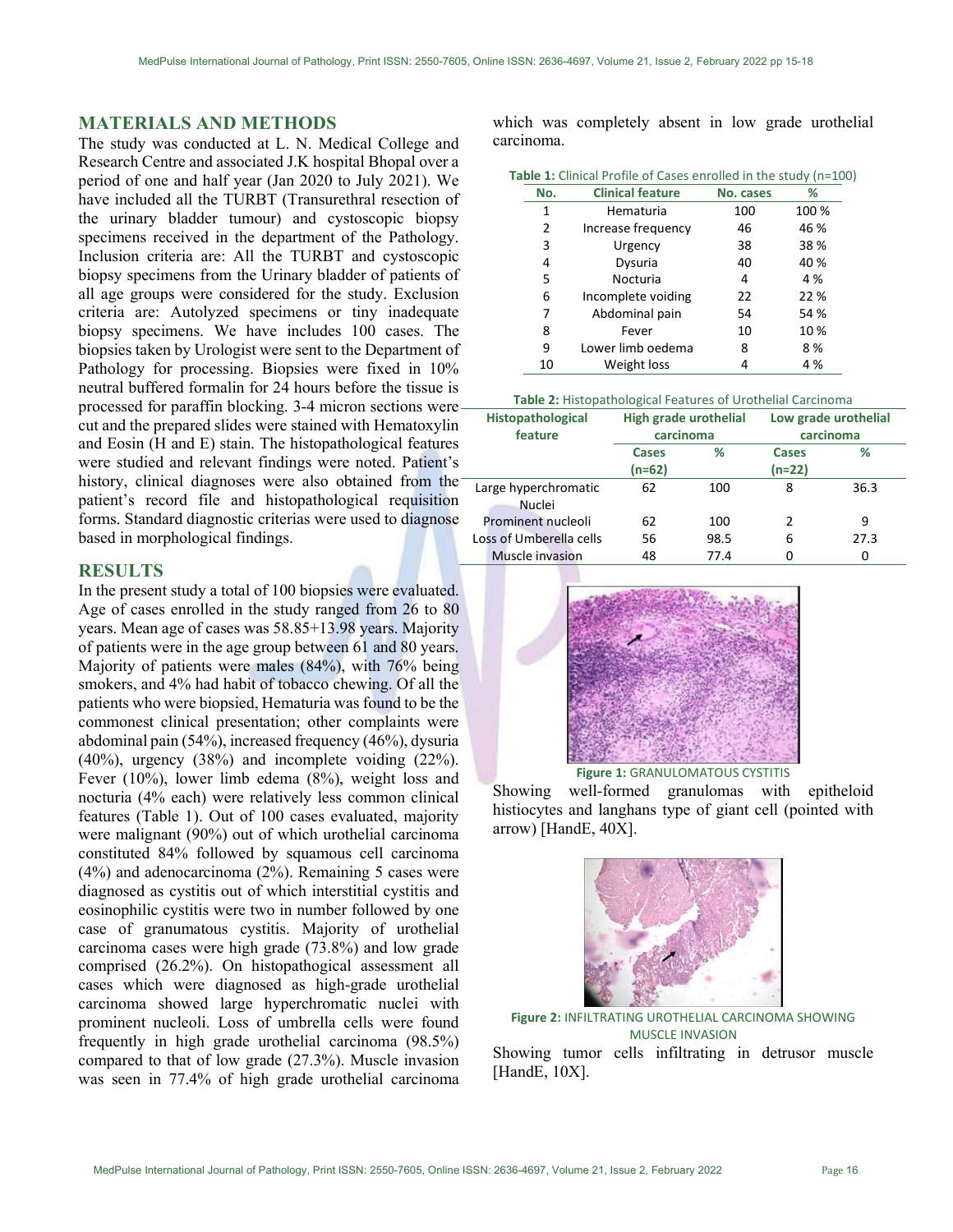

Figure 3: INFILTRATING UROTHELIAL CARCINOMA HIGH GRADE showing sheets of malignant cells with few mitotic figure (pointed with arrow) [HandE, 10X]



Figure 4: INFILTRATING UROTHELIAL CARCINOMA showing tumour cells arranged in sheets and cords [HandE, 40X].

# DISCUSSION

Diseases of the urinary bladder, irrespective of their malignancy status are responsible for significant morbidity and mortality. Although, newer technologies are helpful in their diagnosis and treatment yet they hold a considerable interest for their varied clinical and histopathological spectrum. In view of the varied spectrum of underlying pathologies, it is of interest to understand the histopathological profile of urinary bladder lesions. Hence, the present study was carried out with an aim to study the histopathological features of various lesions in the urinary bladder biopsies and to correlate the same with age, sex and other demographic characteristics. For this purpose, a total of 100 urinary bladder biopsy specimens were evaluated. Majority (52%) were above 60 years of age with mean age of 58.85 years and sex ratio of 5.25, which is similar the findings published by Mubarak *et al.*<sup>10</sup> (mean age 57.5 years and sex ratio of 5.33). Hematuria, is found to be universal complaint as seen in the study of Gupta et al.  $(97%)$ .<sup>11</sup> and thus hematuria must be evaluated thoroughly in order to rule out malignancy. Personal habits like smoking, tobacco intake and alcoholism were seen in 76%, 4% and 20% patients respectively in our study. These findings are comparable to that by Gupta et  $al$ <sup>11</sup> who reported incidence of smoking to be 74% and 22% respectively in males and females in their study. In the present study, owing to a dominance of males, the overall proportions of smokers were relatively higher. Majority of urothelial carcinoma cases were high grade (73.8%) and

low grade comprised (26.2%). On histopathogical assessment all cases which were diagnosed as high-grade urothelial carcinoma showed large hyperchromatic nuclei with prominent nucleoli, Kwon J et  $al$ <sup>12</sup> also used these indicators hyperchromasia and prominent nucleoli for the malignancy. Loss of umbrella cells were found frequently in high grade urothelial carcinoma (98.5%) compared to that of low grade (27.3%). Muscle invasion was seen in 77.4% of high-grade urothelial carcinoma which was completely absent in low grade urothelial carcinoma. Among different malignant lesions, urothelial carcinoma was the most common (84%) followed by squamous cell carcinoma (4%) and adenocarcinoma (2%) respectively which is similar to what is reported in other studies 10,13-20 ranging from 64.7% to 100%. In present study, nonneoplastic cases constitutes 5% which is in contrast to findings by Susmitha et al.<sup>21</sup> (41.67%), Forae et al.<sup>17</sup> (41.7%) and Baidya et al.<sup>18</sup> (61.11%) probably because this study was done at a tertiary care centre situated in rural part of northern India where patients present late. In present study, all the 5 nonmalignant cases were found to be cystitis which is similar to studies conducted by Susmitha et al.<sup>21</sup> (95%), and Baidya et al.<sup>18</sup> (96.5%) Forae  $et al.<sup>17</sup>$  in their study, although found cystitis as one of the most common non-malignant conditions (41.7%) but reported other non-malignant conditions like schistosomiasis, inverted papilloma, malakoplakia, angiofibroma and inflammatory polyps as other nonmalignant conditions constituting significant proportion of cases. We found 56% of cases to be invasive which is different from the studies conducted by Mubarak et  $al$ .<sup>10</sup> and Thapa N  $et$  al.<sup>22</sup> who reported lesser proportion of invasive lesions as 38% and 22% respectively. Two third of all urothelial carcinoma was found to be high grade (73.8%) and remaining one third (26.2%) were low grade which is similar to the study conducted by Sharma et  $al$ .<sup>23</sup> who in their study reported high grade (56.4%) to be more common as compared to low grade (43.6%) and Forae et  $al.17$  who found high grade carcinoma to be more commoner (61.3%). Thapa N et al.<sup>21</sup> and Thapa R et al.<sup>24</sup> however in their study reported low grade carcinoma to be more common 77.78% and 62.22% respectively.

### CONCLUSION

In the study we had conclude that of the patients who underwent biopsy, most common presenting complaint was hematuria which on cystoscopy showed presence of growth. Of these biopsy specimens most common lesions were found to be neoplastic with majority being high grade urothelial carcinoma two third of which showed muscle invasion; thus emphasized the need of biopsy and Histopathological examination in all elderly patients presenting with hematuria.